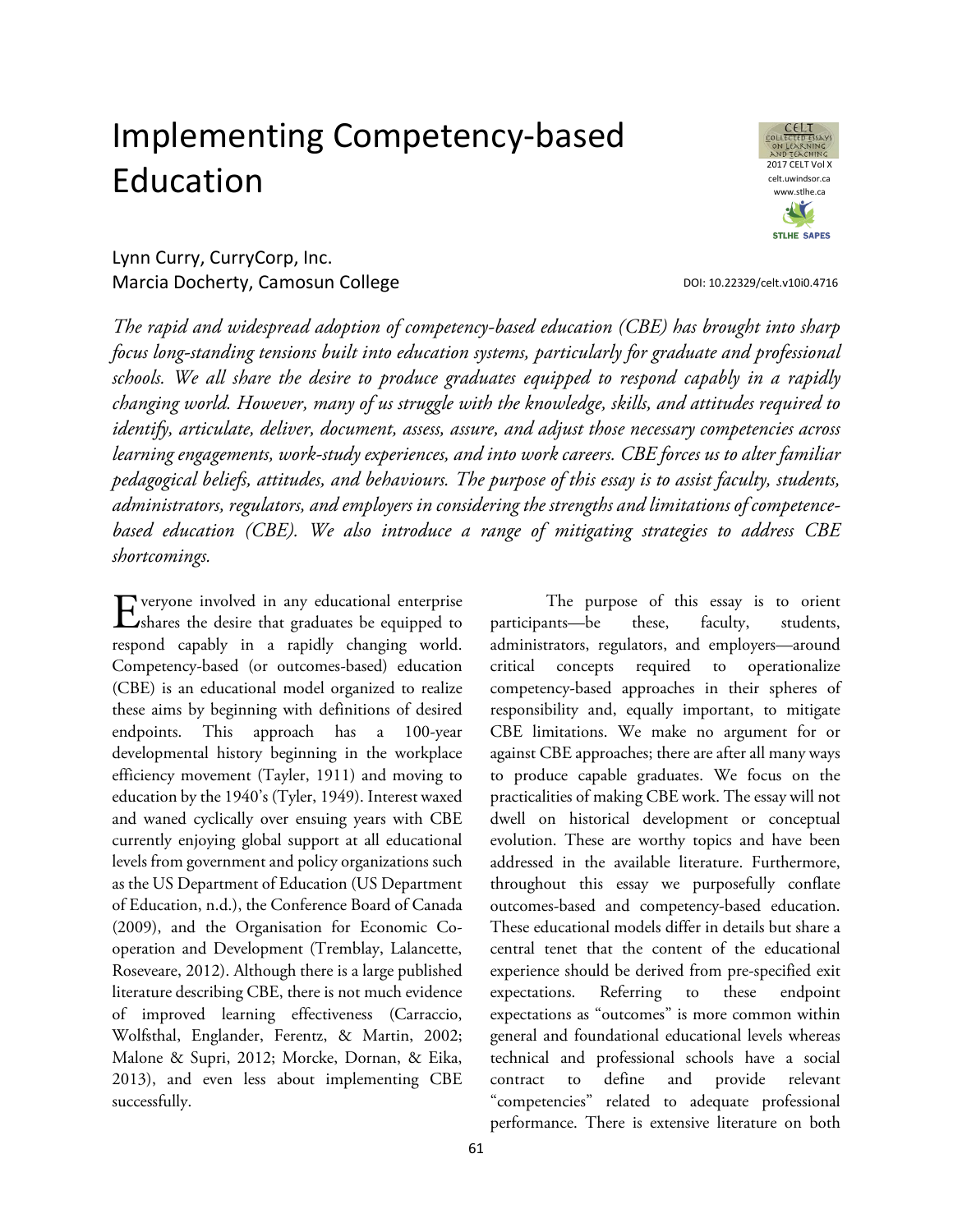outcomes-based and competency-based models, and on their subtle differences (Albanese, Mejicano, Mullan, Kokotailo, & Gruppen, 2008).

Our focus in this essay is the gap between intention to orient curricula towards desired endpoint expectations and making that happen in real time. We address participants seeking an approach to identify, articulate, deliver, document, assess, assure, and adjust necessary competencies across prior learning, alternative learning engagements, workstudy experiences, and into work careers.

An essay is not a workbook. We present no detailed operational plans or specific solution steps. That level of detail is ultimately not helpful because specific contexts, constraints, and opportunities play a large role at the level of local innovation and implementation. Our intention is to outline the minimum conceptual set and provide generalized guidance on practical approaches in each of the critical areas. Illustrations will be primarily drawn from higher and professions education only because the need for effective CBE operationalization in these settings is presently accentuated due to accreditation mandates and frank competition for student dollars.

### CBE: What is It?

Educational structures characterized as competencyor outcome-based can be identified by various manifestations of functioning end points: educational objectives, outcomes statements, competency frameworks, task analyses, employability skills lists, performance and grading checklists. What is common across these tactics is the focus on endpoint behavioural competence and therefore on assessing direct indications of attained competence throughout the educational experience. This focus contrasts with the still common assumption that competence is related to time in courses or service. Similarly, the CBE approach removes the emphasis on institutional reputation as a proxy for graduate quality. In CBE both assumptions are replaced with documentation of classroom, simulation, and work execution indicators chosen to reflect demands of the next placement or workplace performance.

### CBE: Historical development

CBE has its origins in Taylor's (1911) behaviour focused approach to performance improvement in the workplace. At the same time, educational movements for social efficiency and essentialism were calling for educational practices that were efficient, effective, and standardized (Schilling & Koetting, 2010). Principles from Taylor's scientific management were applied to compartmentalize, sequence, and streamline classroom learning; competency standards were applied to students, and teacher preparation focused on efficient instructional delivery relevant to those competency standards (Schilling & Koetting, 2010; Tuxworth, 1994). By the late 1960s, the US Office of Education formalized the competency-based approach as a direct measure of student learning (Tuxworth, 1994).

By the early 1970's similar expectations had migrated to higher education. McClelland (1973) argued that higher education must move beyond institutional reputation as an indicator of graduate competence towards a competency-based approach reflective of workplace needs. This movement is still in place today as supported by organizations such as the Council for Aid to Education (Council for Aid to Education, n.d.) and the Organisation for Economic Co-operation and Development (Tremblay et al., 2012) that, respectively, set national and international standards for higher education outcomes.

While CBE has been used to varying degrees in professional, trade, and military training for decades, the medical discipline has recently espoused CBE at an international level. Heralded as a paradigm shift towards safer and higher quality healthcare (Carraccio et al., 2002; Long, 2000), CBE is now a requirement for graduate medical program accreditation in North America (Accreditation Council for Graduate Medical Education [ACGME], 2016). The medical field defines CBE as:

> an approach to preparing physicians for practice that is fundamentally oriented to graduate outcome abilities and organized around competencies derived from an analysis of societal and patient needs. It de-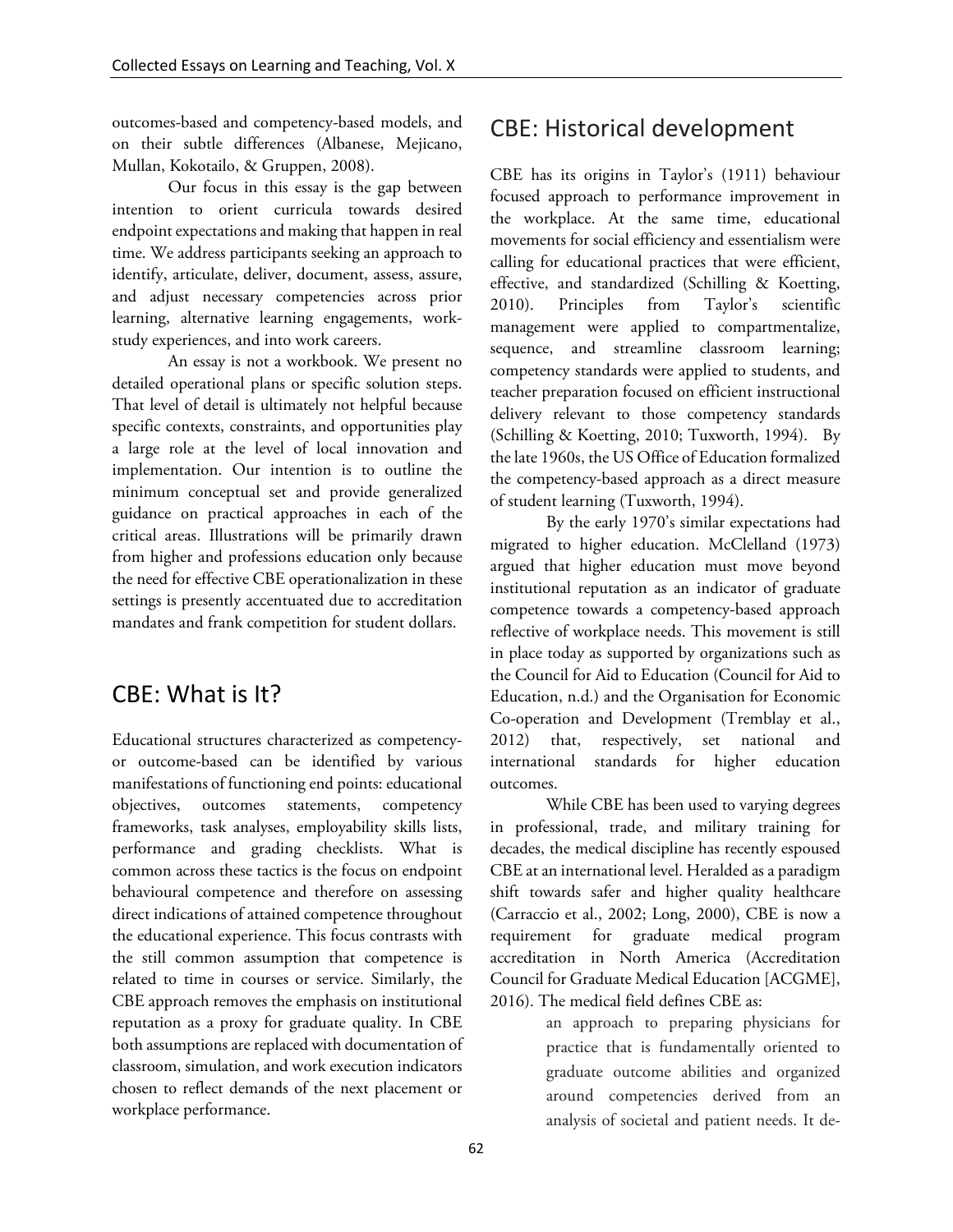emphasizes time-based training and promises greater accountability, flexibility, and learner-centredness (Frank et al., 2010, p. 636).

### Expectations for CBE

Authors and agencies endorsing CBE have high expectations of efficacy. Real-world relevance, marketability, increased mobility, and intrinsic motivation for students, graduates, and faculty development have all been indicated as objectives for reorganizing educational structures to follow the CBE model. Collaboration across and within different types, contexts, and venues for education should also be easier to initiate and support under CBE structures. Properly organized, CBE could provide a basis for flexible, authentic, learning and assessment activities while de-emphasizing time- and situationbased proxies for learning.

These aspirations are rarely achieved in practice for a range of reasons: the measurement of competence is not well understood (Blömeke, Zlatkin-Troitshcanskaia, Kuhn, & Fege, 2013); questionable competence identification validity (Shippmann et al., 2000); definitional weakness in affective domains (Fish & de Cossart, 2006; Taylor, Irvine, Bradbury-Jones, & McKenna, 2010); lack of faculty training (Calhoun, Wrobel, & Finnegan, 2011); and lack of institutional flexibility and accommodation (Iobst et al., 2010). Furthermore, many critics complain that the granularity of CBE entirely misses the complex selection and coordination of competencies required for proficient practice in real-world situations (Fish & de Cossart, 2006; Talbot, 2004). Recent reviews (Touchie & ten Cate, 2016; Morcke et al., 2013) suggest that for many CBE programs and participants there is still a significant gulf between embracing the concept of CBE and achieving functional applications, let alone realizing desired results.

### Conceptual Limitations of CBE

CBE limitations are not widely acknowledged nor their ramifications understood. Based as it is in behaviourism, CBE measures only observable results, ignoring the complex connections across thought, performance, and context. CBE assumes that all competencies can be reduced to statements of observed performance (Lum, 1999; Morcke et al., 2013), that there is a single, preferred pathway to competency attainment (Delaney, Carslon-Sabelli, Shephard, & Ridge, 2011), and that observers or raters are always objective (Govaerts, van der Vleuten, Schuwirth, & Muijtjens, 2007). It is further assumed that correct performance is a result of correct thought/knowledge and will unfailingly produce desired results in all situations. Humanistic competencies such as accountability, altruism, curiosity, empathy, and innovation are not easily reduced to functional indicators as required by CBE (Hodges, 2010). Competencies are stated in terms of minimally acceptable performance, which promotes settling for "good enough" in direct contradiction to professional expectations of excellence (Talbot, 2004).

CBE rationales (Cooke, Irby, & O'Brien, 2010) tend to ignore the realities of teaching and learning in favor of accountability and assessment. In increasing competitive educational settings, methods that provide accountability for resources used, and outputs obtained, are appealing in their potential to reduce costs and training time. This improved output function (specified outcomes; cheaper throughput) is achieved through standardization, which does not fit well with the known reality of widely variable learners, teachers, and application settings.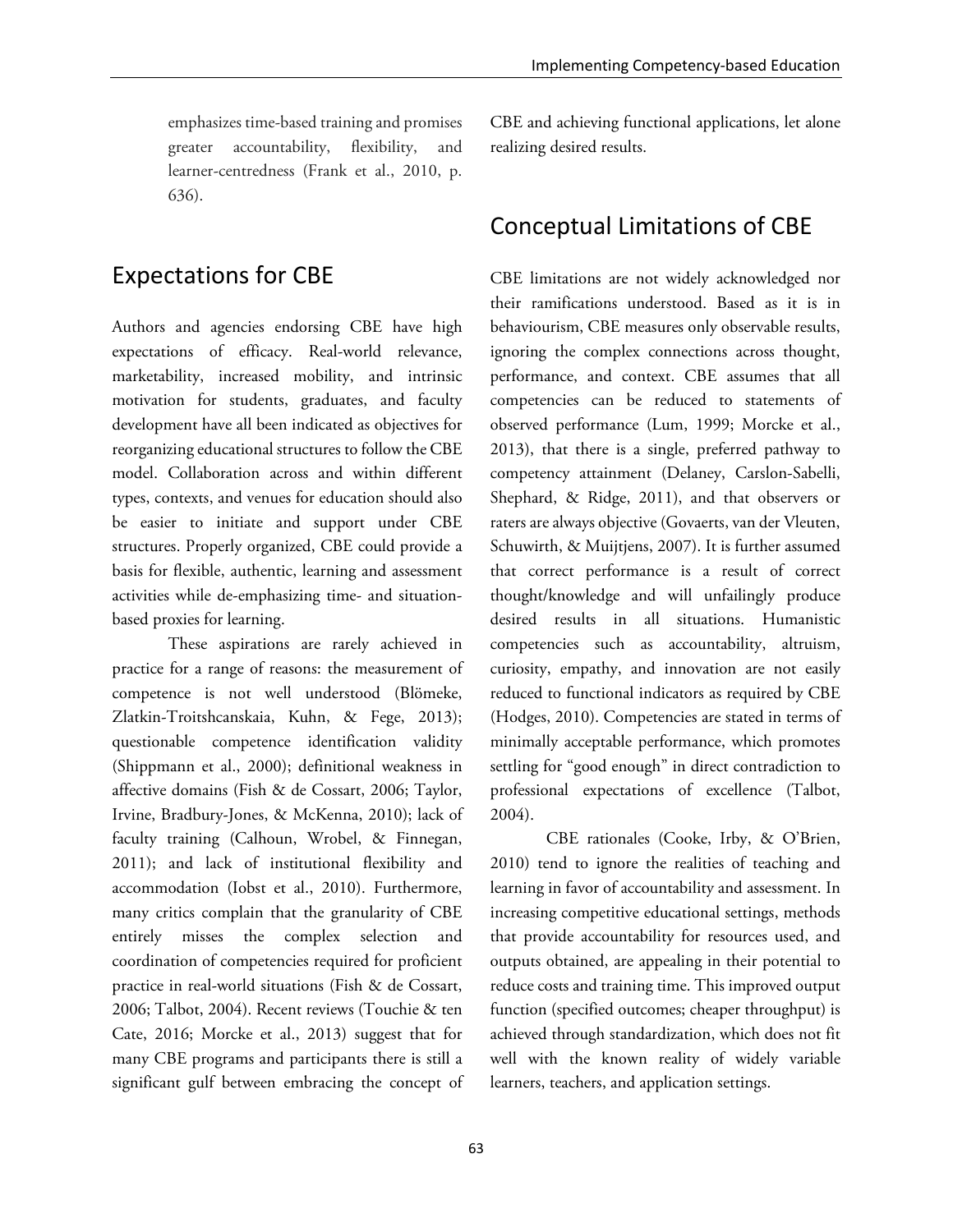# Educational Design, Teaching, and Learning with CBE

The defining strength of CBE is the attention to outcome competencies. From those product competencies, a full range of supporting learning goals must be articulated, ordered, and located within educational programs, individual courses, and sequences of learning experience. When learning goals and outcomes are clear and well organized, a conceptual scaffold is created for the work of teachers and learners (Morcke et al., 2013; Spady, 1994). Such goal-orientation can be used as a rubric to sort, understand and modify how each course or experience connects to a larger program of study, personalized learning needs, and requirements of the next placement or eventual workplace. This connection clarity allows educational program evaluation to examine all the supporting structures of curricula, teaching, learning activity, assessment, and feedback to confirm alignment to desired goals and outcomes.

Commitment to CBE, therefore, means examining in detail how we design, teach, assess, and learn within CBE structured educational programs. A thorough, systematic, sustained, and integrated approach is required to improve learner outcomes by streamlining all pedagogical components within courses and programs toward goals defined by demands of the next placement, linkage to workplace opportunities and requirements for good citizenship.

#### Design

The initial goal of the educational design process is to identify transformational endpoint competencies that satisfy expectations. Those expectations could be to match pre-specified outcome competencies such as may be supplied by accreditors and professional bodies or to define unique competencies that will distinguish each program of study from competitors.

Identifying, ordering, and empirically validating desired endpoint outcomes with acceptable rigor requires the marshalling of transparent processes, application of explicit techniques, and the

full involvement of stakeholders. This process can involve a handful of individuals or a nation-wide community of practice. Outcome definition is a foundational activity that not only informs downstream teaching, learning, and assessment but also details the specifics of program or course outputs (competencies of graduates) thus establishing the reputation of the courses, programs, and institutions involved.

Pragmatic sub-outcomes, transition goals, and stage objectives must then be developed that will flexibly support learners reaching the endpoint goals. Program design techniques should be chosen that suit the situation at hand and that match the development of goals, outcomes, and objectives appropriate to the learners, the school setting, the expectations for the next learner placement, and eventually the target workplace market. This process should be supported by curriculum designers and educational developers who can break down the competencies into their learning components (Brown, 1994).

CBE has its roots in methods for critically examining work practices to improve work efficiency (Taylor, 1911). It follows that opportunities should be taken in all CBE educational design phases to identify and reduce or eliminate ineffective structures, practices, and expectations that may have been historically justified but are now impeding the efficiency of student learning. These structural impediments abound and are entrenched in social and commercial expectations: degree programs have minimum course requirements, and field experiences have time constraints and work obligations. In fully operationalized CBE, students who can demonstrate competencies in much less time than expected should not be paying tuition nor providing unpaid service for the same length of time as others in their cohort who may need more time to demonstrate the required competence. Most higher and professional education structures and work placements are presently illequipped to respond to these needs for seamless flexibility.

The CBE design phase requires effective negotiation and management to produce useful results and adequately serve the multiple stakeholders and unaligned purposes. Successful implementation will require design phases that explicitly include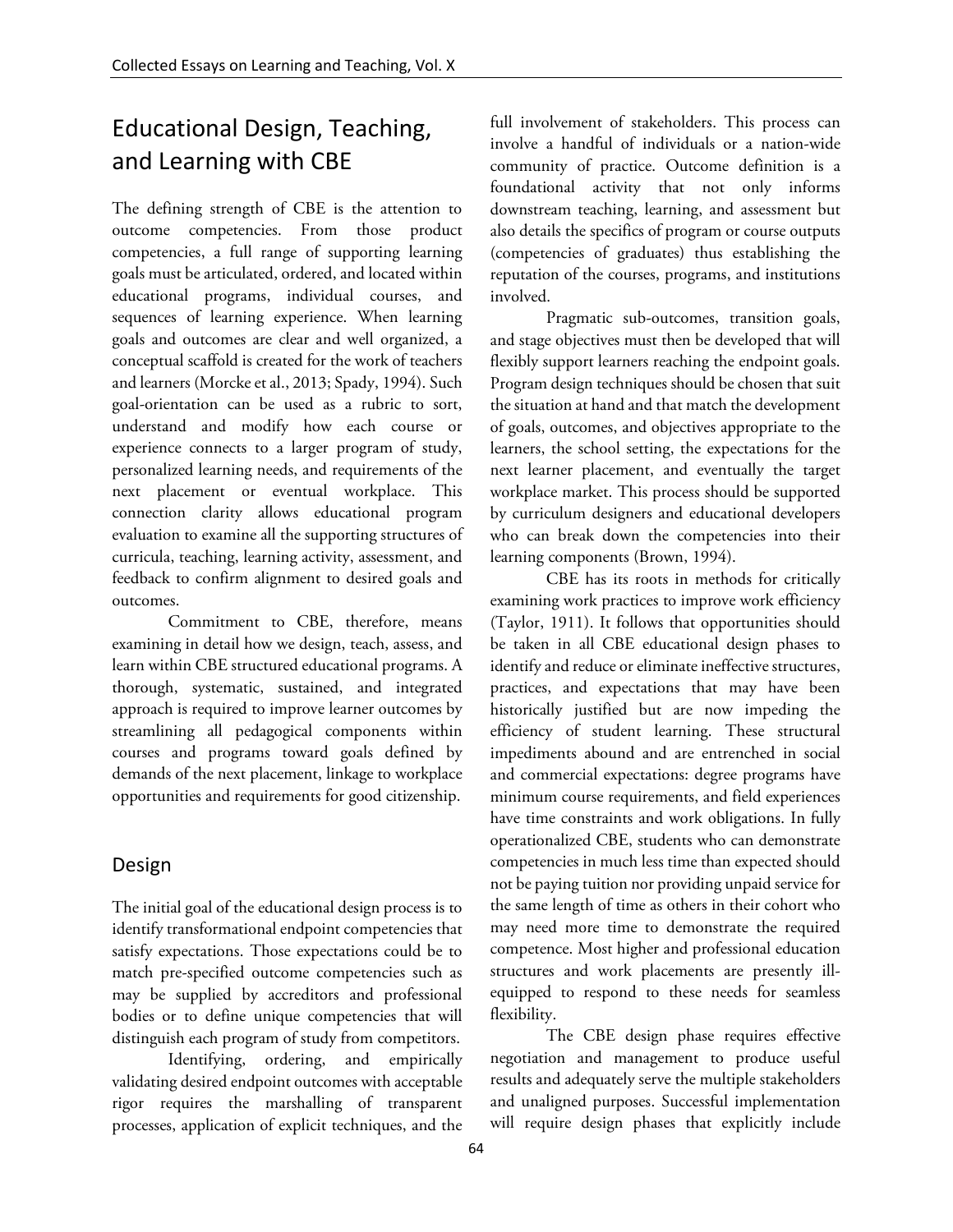elements of situational analysis, consensus building, common language creation, demarcation of scopes of practice, and responsibility (Hodges, 2012). Designers must also acknowledge the limitations of CBE and plan explicit mitigations.

Regardless of the source of the competence definitions or the general educational plan, each program and educational unit, indeed, each participant must be actively involved in designing how desired competencies will be (or can be) attained within the complex local realities of teaching, learning, and practice.

#### Teaching

CBE, if well implemented, provides a framework for faculty and students to become true partners in the educational enterprise. CBE design identifies and structures minimally necessary learning outcomes connecting the classroom, lab, and experiential placement to requirements of the next level training and to real-life practice. Teaching with CBE requires understanding this learning structure as well as the knowledge and skill to flexibly adapt it to the needs of each individual learner. Lesson or experience planning in CBE is informed by well-written and well-organized course outcomes and objectives. It also requires a thorough understanding of the competence components to be developed, as well as the instructional activities, pedagogies, and assessments most likely to encourage that development.

When used effectively, CBE works as an advanced organizer and allows teaching (and learning) to focus beyond simple knowledge, skills, and attitude acquisition towards application, transfer, and impact assessment. When used ineffectively, CBE becomes a bureaucratic checklist that limits intellectual flexibility and creativity for both learners and teachers (Morcke et al., 2013) and will be incongruent with accepted teaching perspectives (Pratt, 1998).

Faculty must not only be professionally and personally engaged but also properly prepared and supported throughout a CBE implementation. It is wholly unreasonable to presume that faculty will be able to effectively teach and assess using CBE by

simple extrapolation from their previous, likely more didactic, teaching or learning experiences. This is particularly true for sessional faculty and site-based faculty without academic appointments. With the right support, CBE need not mean more faculty work; its incorporation should be motivated by the potential of CBE to improve learning, assessment, courses, and programs.

Faculty may require help moving from teacher-centric to learning-centric practices. Preparation and support must extend faculty capabilities to bring in other pedagogical approaches (pragmatism, interpretivism) as required to moderate CBE limitations. It must also assist faculty to effectively participate in the assessment requirements of CBE, which are qualitatively and quantitatively different than common experience. Assessment concerns in CBE are addressed more fully later in this essay.

#### Learning

Even though CBE describes what "learning" is to occur versus the more traditional, what "teaching" is to occur, very little attention has been directed towards how to learn efficiently with CBE. This default puts students into a passive learning role and reduces the learning experience to checking off components that will result in a high or passing grade.

The concept of CBE designs pedagogical features to efficiently move learners toward the defined endpoint competencies. This should put learners at the centre of the educational enterprise, not the course structure, not the teaching or service schedules. If CBE is not well implemented, these legacy structures will remain, and constrain many learners. In response, learners must take responsibility to understand and optimize their learning experiences, much as successful students have done historically with other educational paradigms.

 As a start, learners must develop an understanding of the strengths and limitations of CBE: why it is being used, and how it is being deployed in their situation. Learners must recognize how the CBE structure, as locally implemented, will affect their development and master a range of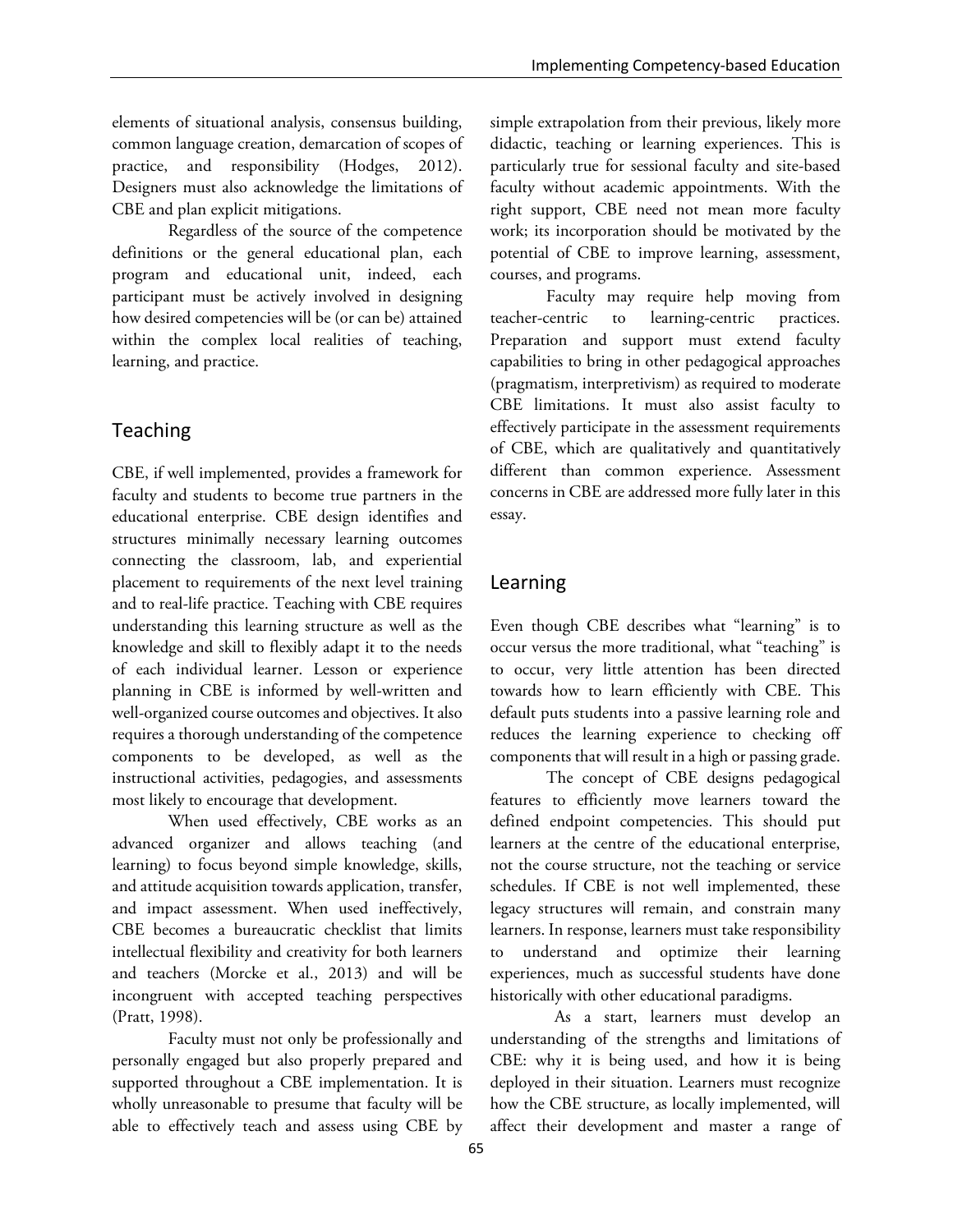ameliorating strategies to optimize their success both in the current experience, in the next level, and eventually in real work settings. Students must learn how to use CBE to inform and organize studying, to complete activities, and to prepare for, and incorporate, assessments in the classroom, lab, and experiential settings. Ideally, the faculty will see themselves as aligned with the students in achieving these optimized learning strategies. If not, CBE can reduce learners to objects of assessment and accountability.

CBE can outline expected content and competence performance reasonably well, but the structure is challenged to communicate the holistic components of competence that include tacit attributes, attitudes, and complex coordination. As a principal defense, learners should leverage and connect learning opportunities outside the formal defined pedagogical space. Education is vastly aided by a host of informal educators, some of whom are prominent and identifiable in the field placements or workplaces: other professional workers, support and administrative personnel, other learners and clients. Recognizing and engaging these resources is a benefit to students trying to navigate and optimize attainment of both behavioural and tacit competencies. These informal educators will be more diverse than the designated faculty and not likely marked nor acknowledged for their true influence. Their legitimate involvement will contribute to the learner's developing sense of community, comradery, and trust, all hallmarks of responsibility, a commonly defined outcome competency.

#### Administering CBE

CBE itemizes and defines learning outcomes to support planning for learning and the structure for learning assessment. These defined outcome competencies also express the standards for instruction, performance, and grade assignment. As such, CBE documents the contract between the educational institution and the student. Failure to provide the stated instruction or comply with the

specified standards has resulted in successful legal action by disgruntled students (The Canadian Press, 2012). Therefore, administrators should attend to the development and use of these CBE descriptive documents.

Training for, and joint monitoring of, CBE documentation will be helpful for both administrators and faculty as they may not appreciate the full consequence of not complying with these administrative components. This supportive oversight is challenging whether the administrator is a member of the particular discipline or not and may be perceived as contrary to individual notions of academic freedom. The administrative objective here is to build partnerships that support CBE implementation. That will include faculty and learners as prime stakeholders but also extend more broadly to include the sources of the endpoint competencies, and administrators in the next phase placements all the way to real life work placements.

Some components of CBE are best managed and monitored by administrators directly (liaison with worksites and employers) and others better devolved to faculty teams (innovative personalization in learning and assessment) or external experts (curricular evaluation of fit with program goals and workplace needs). Administrators must also audit their current organizational processes and procedures to continually seek improvement in alignment, efficiency, and effectiveness. We will return to these change-management challenges later in this essay.

### Assessment and Mastery Demonstration in CBE

Assessment is the weakest link in CBE structured programs (Govaerts et al., 2007). Hampered by the limitations of the behaviourism at its root, rigidity in progression structures, misplaced faith in the universal fairness of raters, and even minimal similarity across rating situations, getting assessment right in CBE has been widely neglected (Blömeke et al., 2013).

CBE designers and participants must redesign assessment processes to better suit the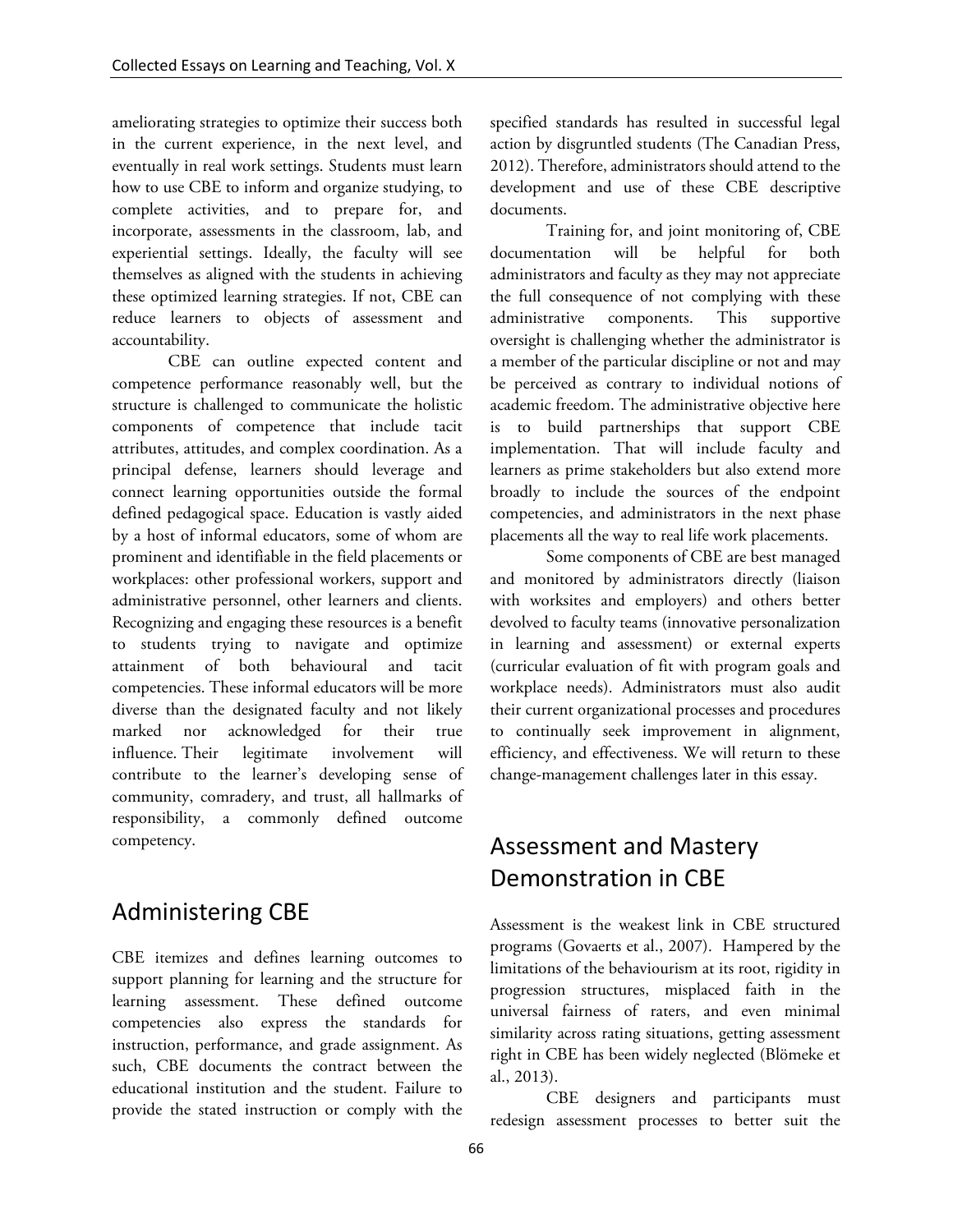variability of learners, teachers, assessors, and settings. Innovation and complex coordination are also needed to obtain adequate measures for the full breadth of competency requirements. At both national and local levels, critical examination is obligatory for current assessment practices, assumptions, intended, and unintended results. Some settings will have access to professional assessment expertise, others are advised to organize consulting or partnership arrangements to ensure that new or tweaked assessments are sufficiently rigorous, reliable, and valid in addition to being practical and useful to learners.

CBE can facilitate this examination of assessments within a course of study or across a program against established taxonomies of learning and next place or workplace requirements. It provides an organized structure of sequenced outcomes that allows for the creation, inspection, and integration of formative and summative assessments to ensure an intentional, integrated assessment design with learning useful feedback as opposed to simple student gating decisions. Programmatic assessment techniques should link and evolve assessments across the learning journey to achieve overarching program goals and outcomes that distinguish graduates as competent (Schuwirth & Van der Vleuten, 2011). The clarity of these linkages facilitates a coordinated and efficient program of study and experience for the learner. Efficacy evaluation of this same linkage information can help justify program resources to internal administrators and external regulatory, accrediting, and advisory bodies.

Experiential placements have always been a central part of professional training and are increasingly utilized elsewhere in educational endeavours to provide context and authenticity for school-based learning. These work-site experiences are often the first occasion that learners are expected to function as part of a workplace team, appropriately contributing their acquired knowledge, skills, and attitudes over sustained, complex interactions in real time. Too often, however, these field involvements are unfocused, the learning outcomes unclear, and the learner's performance only informally assessed, if at all. Successful CBE implementation must correct these errors and optimize the opportunity for work relevant learning and work contextualized assessment.

Workplace assessments are complex because they must be applied across different contexts and are often administered by site staff, who may or may not have any assessment training or affiliation with the school. Building effective assessments for experiential placement means combining a variety of assessors with a variety of tools from both academic and organizational settings. These field assessment programs must be built to allow student progress to be monitored by faculty, the site, and the student throughout the placement. The goal is to provide maximal corrective information to learners as the experience unfolds as well as to support any pass/fail or graded decision to be made.

Once assessments are in place across a course or program, it is important to continually evaluate the overall assessment design as well as each individual component. Because competence assessment is so central to CBE methods, it is imperative that evidence be constantly acquired and considered about the quality of those assessments individually and collectively. Assessment quality is a requirement for any meaningful course or program evaluation. The central question is: can we prove that the experience/course/program produces graduates with all the requisite competencies?

# Learning Taxonomies Useful in CBE

The contribution of learning taxonomies is the assistance they provide in organizing competency assessments to ensure that appropriate levels of complexity have been achieved at each stage (Morcke et al., 2013) and that the evaluation schemes are appropriate for the learning outcomes specified (Kraiger, Ford, & Salas, 1993). Familiarity with learning taxonomies, and agreement on the taxonomies to be employed in local CBE implementation is essential across all participants. Functional taxonomies will help order the sequence of learning objectives towards desired endpoint competencies. Importantly they will remind designers, teachers, and learners of the learning and outcome breadth to be accomplished in any given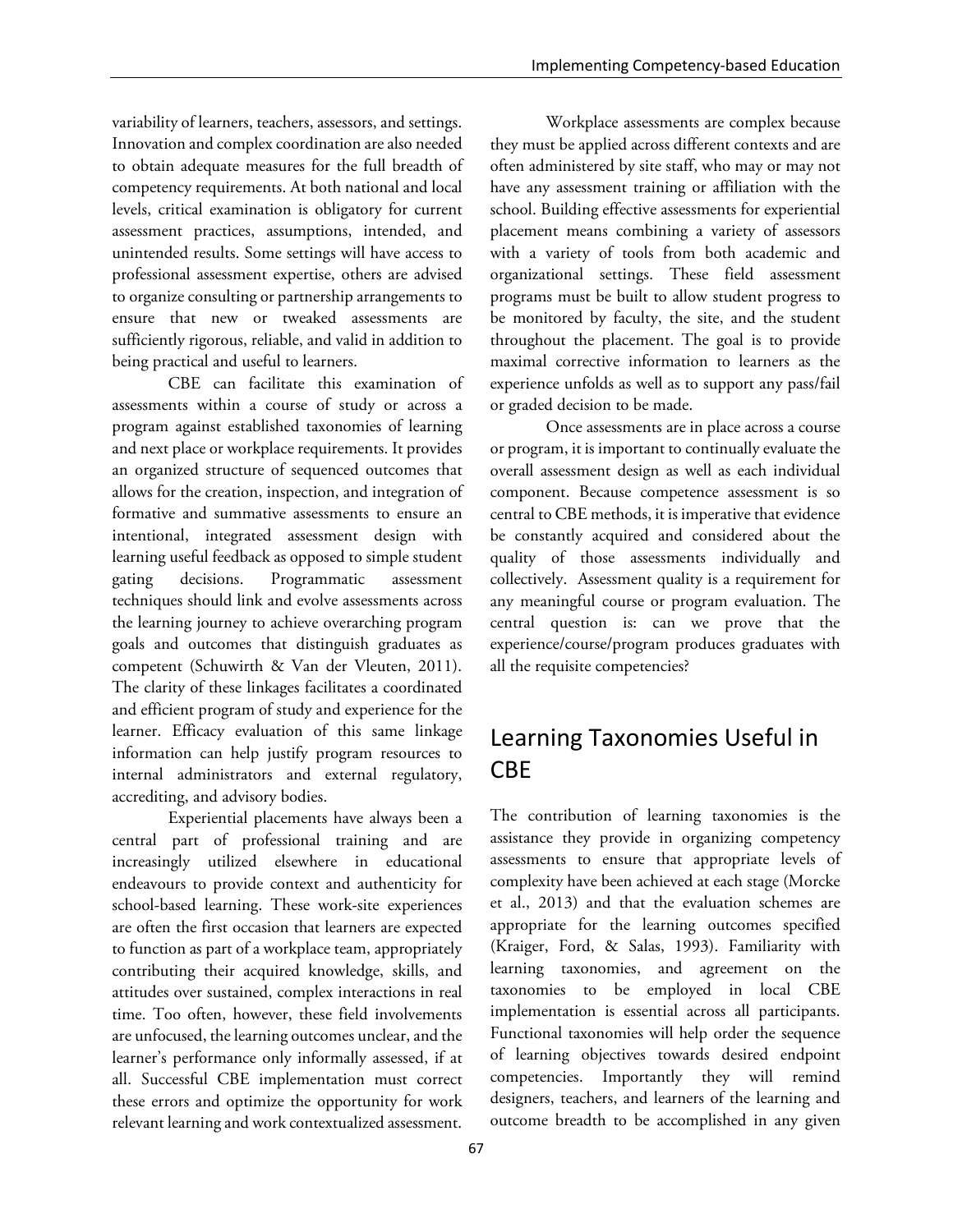sequence, course or program. Subsuming or ignoring the humanistic dimensions of competence is much harder if an effective learning taxonomy is agreed upon. However, not all taxonomies are equally well suited to CBE, notably those including an affective domain.

Taxonomies of learning were initially created by a group of measurement specialists, led by Bloom (Bloom, Englehatt, Furst, Hill, & Krathwohl, 1956) with the objective of creating a framework to categorize test bank items. The original taxonomy was created solely for assessment of the cognitive domain but subsequently expanded to the psychomotor and affective domains (Bloom, 1968). Within each domain, competencies are organized hierarchically from simple and concrete to complex and abstract.

Cognitive domain assessments originally tested knowledge at six nested levels of increasing complexity: knowledge, comprehension, application, analysis, synthesis, and evaluation (Bloom et al., 1956) subsequently revised to remember, understand, apply, analyse, evaluate, and create (Krathwohl, 2002). Cognitive domains are well suited to CBE structures as they atomize knowledge allowing discrete assessments. Standard parameters apply for test validity and reliability.

Equally adaptable to CBE are the psychomotor taxonomies. Bloom organizes psychomotor skills at seven nested difficulty levels: perception, readiness, guided response, habitual response, complex response, adaptation, and origination (Simpson, 1971). The validity of competence decisions based on skill testing can be improved by incorporating a variety of testing situations, contexts, and ranges of complexity (Shavelson, 2013). Building an assessment plan using a variety of approaches over time can confirm that the student is able to perform target skills competently.

Affective competency is difficult to operationalize with CBE. Bloom's Affective Taxonomy lists attitudes in five nested dimensions: receive, respond, value, organize values, and characterize by value (Krathwohl, Bloom, & Masia,

1964). Attitudes are closer to internal personal dimensions including concepts of identity, personality, values, motivation, responsibility, and professionalism. Evidence of the existence or quality of these concepts is not directly visible and can only be inferred. Although assumed in CBE programs, making a connection between observed behaviour and underlying attitudes is even more fraught with potential observer bias than observing applied knowledge or skill. These biases can be reduced by triangulating observations across many observers, many occasions, and many sites.

Attitudinal assessment sequences should be developed to both observe and appropriately modify attitudes. An underdeveloped method to document growth in appropriate attitudes is through measures based in self-reflection. Regular opportunities for learner self-examination, reflection, reaction documentation, and self-report should be part of assessment designs for CBE. These efforts will be more effective for learning if feedback on the selfreflection can be supplied from within the relevant learning or work context during the timeframe of attachment there. Building an assessment plan using self-reflection must be carefully planned to keep the learner engaged in this challenging and often unfamiliar work.

There are learning taxonomies other than Bloom's. For example, the Structure of Observed Learning Outcomes (Biggs & Collis, 1982) assesses the quality of learning as unstructured, multistructured, relational or extended abstract and Fink's (2003) taxonomy for significant learning blends cognitive and affective domains in a non-hierarchical framework. Bloom's Taxonomy, however, has been developed to explicitly include all three competence domains: cognitive, psychomotor, and affective. Employing this full range of learning domains is important if CBE implementation aspires to accomplish the complex of outcome competencies needed to function in civil society, to participate in social justice and sustainability, to bring critical thinking to everyday challenges, and yes, to perform well in workplaces.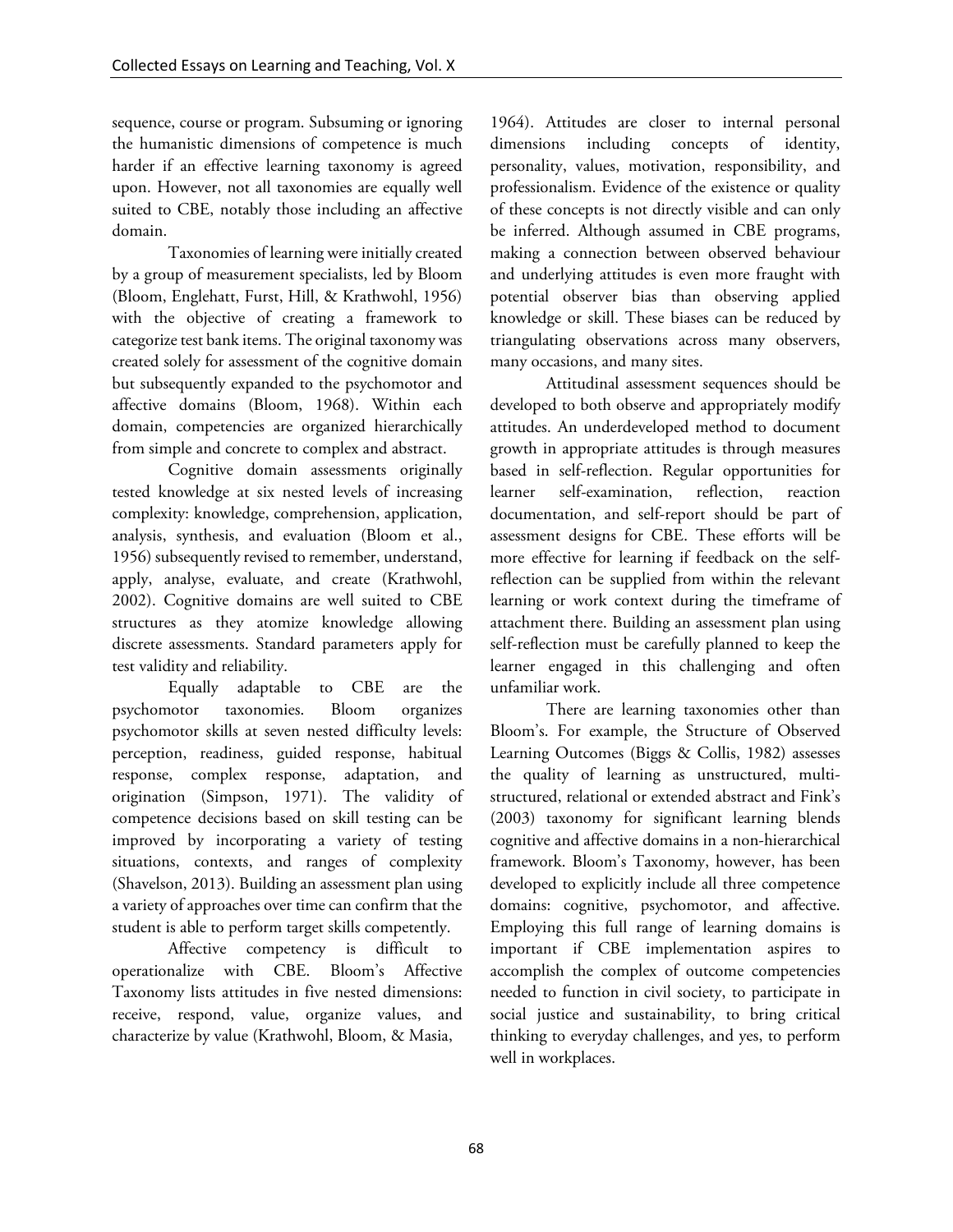# Change Management Required for Implementing Successful CBE

Successful CBE implementation requires a thorough reconsideration of many central aspects of the traditional education process. Educational design, teaching, learning, and assessment components have already been addressed. The full range of educational support systems must also be realigned. Commitment to CBE means changing the traditional organization of credits, courses, and semesters, which presents the opportunity to redesign the educational structure to better suit learners rather than institutions. At a minimum, ongoing negotiations, data sharing, and organizational adjustments must take place to optimize operations and results across the full range of players in a CBE system, including the faculty (both academic and site), the learners, administrators, other personnel and participants in the training placement sites and employers, accreditors, and regulators. Sustained effort must be invested to initiate, nurture, and deepen these relationships. It is from these partnerships that useful innovation will be suggested, supported, and implemented.

CBE counters the concept that school reputation ensures quality. It requires that faculty make their teaching and assessment explicit to the learner, colleagues, administrators, and others. Each part of the course plan is then subject to scrutiny and external alignment to the program curriculum, which, under CBE structures, is aligned to outcomes valued by next placement managers and eventually employers. These expectations will be new to many participants; successful introduction will require careful management.

Another area requiring proactive change management is the possibility, as CBE is implemented, of re-engineering the current timebased educational paradigms in favour of more flexibility for learners and employers. CBE provides direct measures of attained competence regardless of time spent, location, or method used to acquire the competence thus uncoupling traditional expectations of time in place (lecture, service, course) from mastery

or competence. If everyone is simultaneously learning and applying their learning in workplaces, descriptors of full-time versus part-time learners will no longer be meaningful nor useful to learners, teachers, schools or work sites. Flexibility in educational structures requires new concepts and systems for recruitment, admissions, financial aid, learner tracking, monitoring faculty-student interactions, transcripts, and awards processes.

Personalized learning is a step further in implementing CBE, and another change management challenge. Truly individualized learning plans must be routinely designed, adjusted, and delivered to fully realize the potential for learning efficiency within CBE structures. Prior learning assessment recognizes the knowledge and skills already possessed by a learner and structures subsequent learning to minimize the amount of time spent on areas previously mastered. Adaptive, individualized, and flexible learning programs support learners at any stage of development and are essential to attracting mature, mobile learners, particularly those already in or acutely sought by the workplace.

Information access to support learning has and will continue to change massively, presenting more change management issues within CBE. Content is now available on demand anywhere in the world through easily updated open access textbooks, videos, and other electronic educational resources. Real-time, multi-media, multi-perspective data recordings support new ways of learning, monitoring, and demonstrating competence. CBE designers and participants must regularly review and adapt the range of new technologies developed both within schools and by commercial vendors to facilitate teaching, learning, and assessment.

Another area for continued change management in CBE is the growing range of experiential learning, work-integrated learning, co-op education, credits for prior learning, and other realworld experiences. This field orientation is rapidly expanding in higher education due to increasing demands for work-ready graduates with demonstrable endpoint competencies. All these practical experiences must be assessed fairly, and effectively integrated into the academic curriculum. CBE can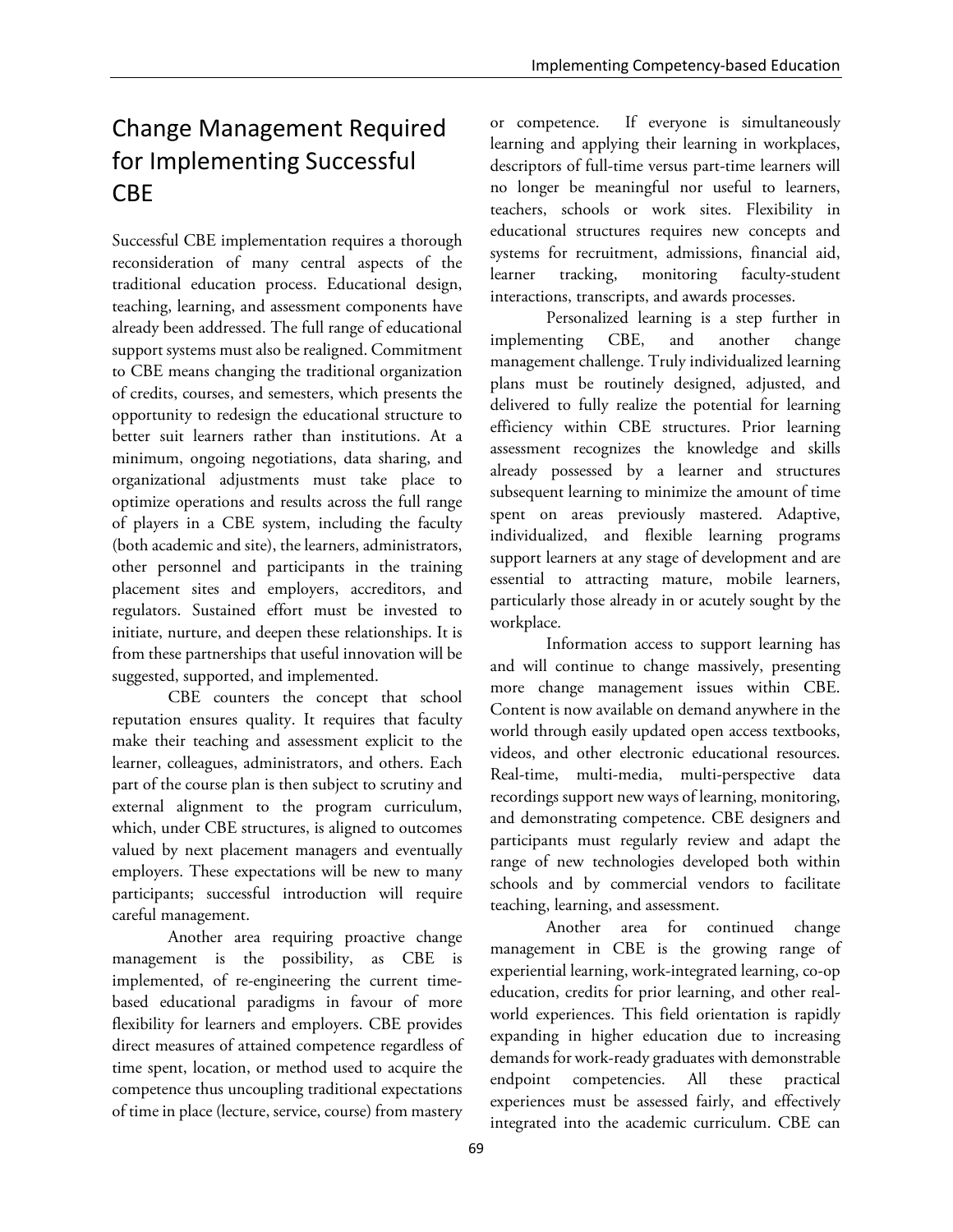provide a scaffold to articulate these alignments, but they must be continually negotiated and adjusted across program specifications, learning sites, teachers, learners, and assessors to follow the evolving competencies needed in the workplace. Monitoring workplace change places CBE participants in a unique position to scrutinize the evolution of competence requirements and thus maintain the relevance of their program offerings. Changing work environments highlight needs for updating knowledge, skills, and attitudes among people already employed in those settings. These data are critical to the maintenance of competence and career advancement programs presenting a dynamic linkage and relevance opportunity for higher education and professional preparation institutions.

One of the biggest challenges in CBE implementation is to manage expectations among senior leaders, both educational and regulatory. Adopting a CBE approach does not happen by fiat. Actualizing the rhetoric of CBE requires a lot of intricate negotiation, management work, and planning, much of which is in new territory for most educational personnel, programs, and institutions. CBE implementation will require on-going innovation, trials, modification, and fine tuning. Because these are human systems, there is no guarantee that locally successful strategies can be exported. There continue to be significant challenges in developing site-specific CBE support systems, in implementing agreements and expectations for service work, in testing out processes, and in the array of other management problems that result from movement towards efficient competency-based learning.

How imminent are these expectations to actively manage change towards successful CBE implementation? As already outlined, medicine has mandated CBE implementation at undergraduate and graduate levels on a global basis. In the US, the Department of Education and related accreditors are slowly aligning their processes and expectations regarding CBE. Fein (2015) reported that 600 US colleges either were actively creating (or in design

phases for) new competency-based education programs or already had a CBE program in place. Those numbers are a significant increase over the 52 institutions reporting CBE programs in 2014 (Fein, 2015). As the US Department of Education approves more CBE programs for federal financial aid, these numbers will continue to grow, as will the range of programs offered and the related competitive pressures on institutions, programs, and faculties to participate.

# Conclusion

Regardless of conceptual and implementation limitations, CBE is directed towards the widelyshared goal of improving workplace performance by supplying graduates with relevant outcome competencies. Achieving this goal will require the pedagogical enterprise to evolve a knowledge and skill set not commonly part of the faculty or administrative preparation in higher education. CBE implementation will be significantly disruptive to most current educational programs, faculty, site personnel, learners, assessors, and administrators. Recognizing and addressing aversion to this radical departure from current operating procedures must first be resolved before a competency-based paradigm can be authentically realized. This evolution requires attention to improved techniques of self-awareness, personal goal setting, and self-appraisal for teachers, learners, and administrators in relation to demands of the locally deployed CBE structure. Participating in, and reflecting on, results from action research, teaching, and learning portfolios will be helpful as will training and support for time management, priority setting and negotiating performance criteria. Properly orchestrated, these techniques can help participants realize their shared goal to make CBE functional, efficient, and effective for their individual and collective purposes. This essay offers some guideposts for negotiating, supporting, and sustaining CBE so that it works optimally for all participants in the educational enterprise.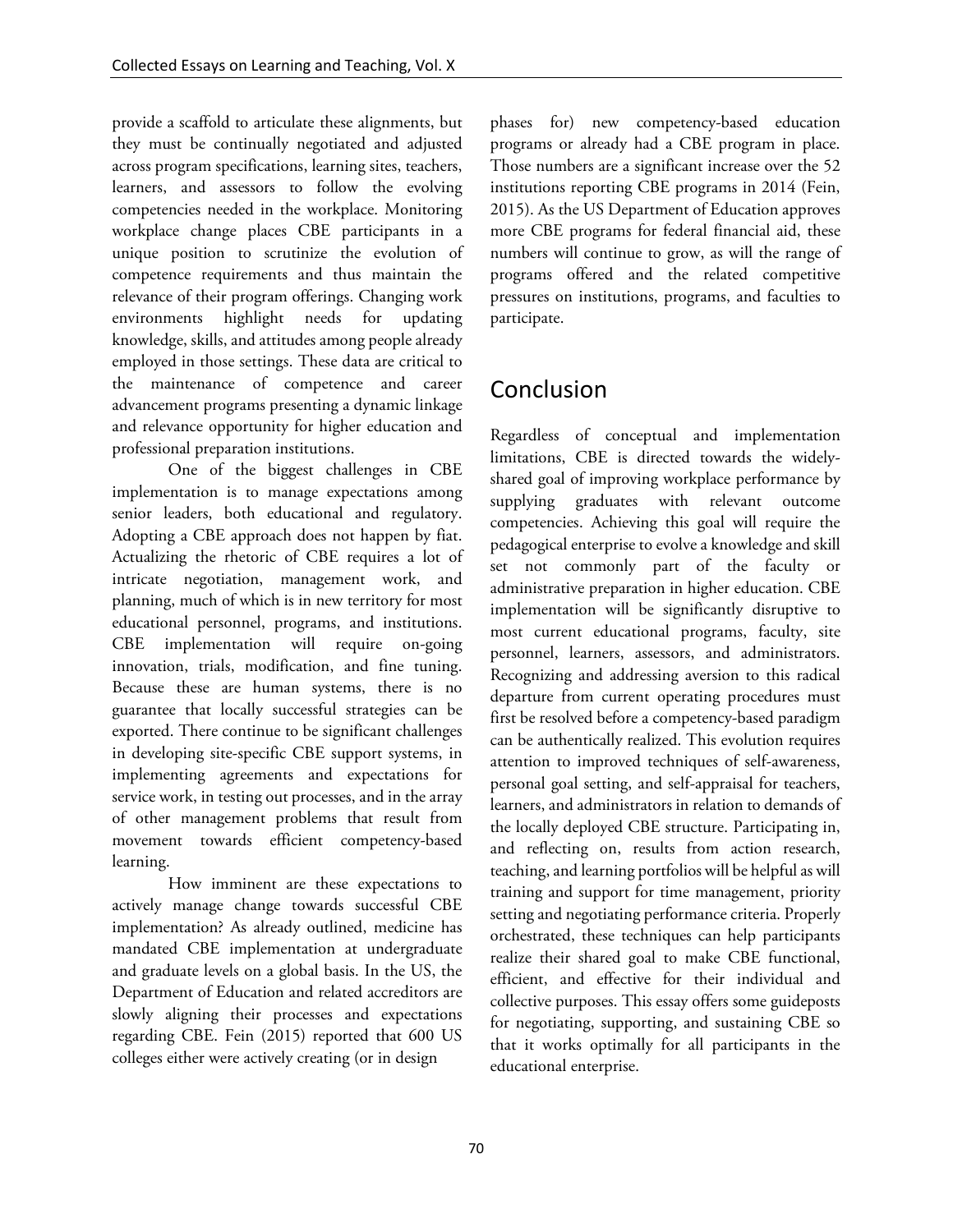### References

- Accreditation Council for Graduate Medical Education. (2016). *ACGME Common Program Requirements* (Effective July 1, 2016). [VIEW](http://www.acgme.org/Portals/0/PFAssets/ProgramRequirements/CPRs_07012016.pdf)  [ITEM](http://www.acgme.org/Portals/0/PFAssets/ProgramRequirements/CPRs_07012016.pdf)
- Albanese, M. A., Mejicano, G., Mullan, P., Kokotailo, P., & Gruppen, L. (2008). Defining characteristics of educational competencies. *Medical Education, 42*(3)*,* 248– 255. [VIEW ITEM](http://dx.doi.org/10.1111/j.1365-2923.2007.02996.x)
- Biggs, J. B., & Collis, K. F. (1982). Evaluating the quality of learning: The SOLO taxonomy. New York, NY: Academic Press.
- Blömeke, S., Zlatkin-Troitshcanskaia, O., Kuhn, C., & Fege. J. (2013). Introduction. In S. Blömeke, O. Zlatkin-Troitshcanskaia, C. Kuhn & J. Fege (Eds.), *Modeling and measuring competencies in higher education: Tasks and challenges* (pp. 1-10). Rotterdam, The Netherlands: Sense Publishers.
- Bloom, B. S. (1968). Learning for mastery. *Evaluation Comment, 1*(2), 1–11. [VIEW](https://eric.ed.gov/?id=ED053419)  [ITEM](https://eric.ed.gov/?id=ED053419)
- Bloom, B. S., Engelhart, M. D., Furst, E. J., Hill, W. H., & Krathwohl, D. R. (1956*). Taxonomy of educational objectives: Handbook I, Cognitive domain.* New York, NY: David McKay.
- Brown, M. (1994). An introduction to the discourse on competency-based training (CBT). In J. W. Burk (ed.), *Competency based education and training* (pp. 1-17). London, UK: Falmer Press.
- Calhoun, J. G., Wrobel, C. A., & Finnegan, J. R. (2011). Current state in U.S. public health competency-based graduate education. *Public Health Reviews*, *33*(1), 148-167. [VIEW ITEM](http://search.proquest.com/openview/ed39031a35f4a1a166d1d3e52ed8bbc0/1?pq-origsite=gscholar&cbl=406344)
- Carraccio, C., Wolfsthal, S. D., Englander, R., Ferentz, K., & Martin, C. (2002). Shifting paradigms: From Flexner to competencies. *Academic Medicine, 77*(5), 361-367. [VIEW](http://journals.lww.com/academicmedicine/Abstract/2002/05000/Shifting_Paradigms__From_Flexner_to_Competencies.3.aspx)  [ITEM](http://journals.lww.com/academicmedicine/Abstract/2002/05000/Shifting_Paradigms__From_Flexner_to_Competencies.3.aspx)
- Cooke, M., Irby, D. M., & O'Brien, B. C. (2010). *Educating physicians. A call for reform of medical school and residency.* San Francisco, CA: Jossey-Bass.
- Council for Aid to Education. (n.d.). CLA+ references. [VIEW ITEM](http://cae.org/flagship-assessments-cla-cwra/cla/about-cla/)
- Delaney, K. R., Carlson-Sabelli, L., Shephard, R., & Ridge, A. (2011). Competency-based training to create the  $21<sup>st</sup>$  century mental health workforce: Strides, stumbles, and solutions. *Archives of Psychiatric Nursing, 25*(4)*,* 225-234*.* [VIEW ITEM](http://dx.doi.org/10.1016/j.apnu.2010.09.003)
- Fein, P. (2015, September 10). Keeping up with competency. *Inside Higher Ed.* [VIEW ITEM](https://www.insidehighered.com/news/2015/09/10/amid-competency-based-education-boom-meeting-help-colleges-do-it-right)
- Fink, L.D (2003). *Creating Significant Learning Experiences*. San Francisco, CA: JosseyBass.
- Fish, D. & de Cossart, L. (2006). Thinking outside the (tick) box: Rescuing professionalism and professional judgement. *Medical Education, 40*(5)*,* 403-404. [VIEW ITEM](http://dx.doi.org/10.1111/j.1365-2929.2006.02441.x)
- Frank. J. R., Mungroo, R., Ahmad, Y., Wang, M., De Rossi, S., & Horsley, T. (2010). Toward a definition of competency-based education in medicine: A systematic review of published definitions. *Medical Teacher,* 32(8)*,* 631-637. [VIEW ITEM](http://dx.doi.org/10.3109/0142159X.2010.500898)
- Govaerts, M. J. B., van der Vleuten, C. P. M., Schuwirth, L. W. T., & Muijtjens, A. M. M. (2007). Broadening perspectives on clinical performance assessment: Rethinking the nature of in-training assessment. *Advances in Health Sciences Education, 12*(2)*,* 239-260*.* [VIEW ITEM](http://dx.doi.org/10.1007/s10459-006-9043-1)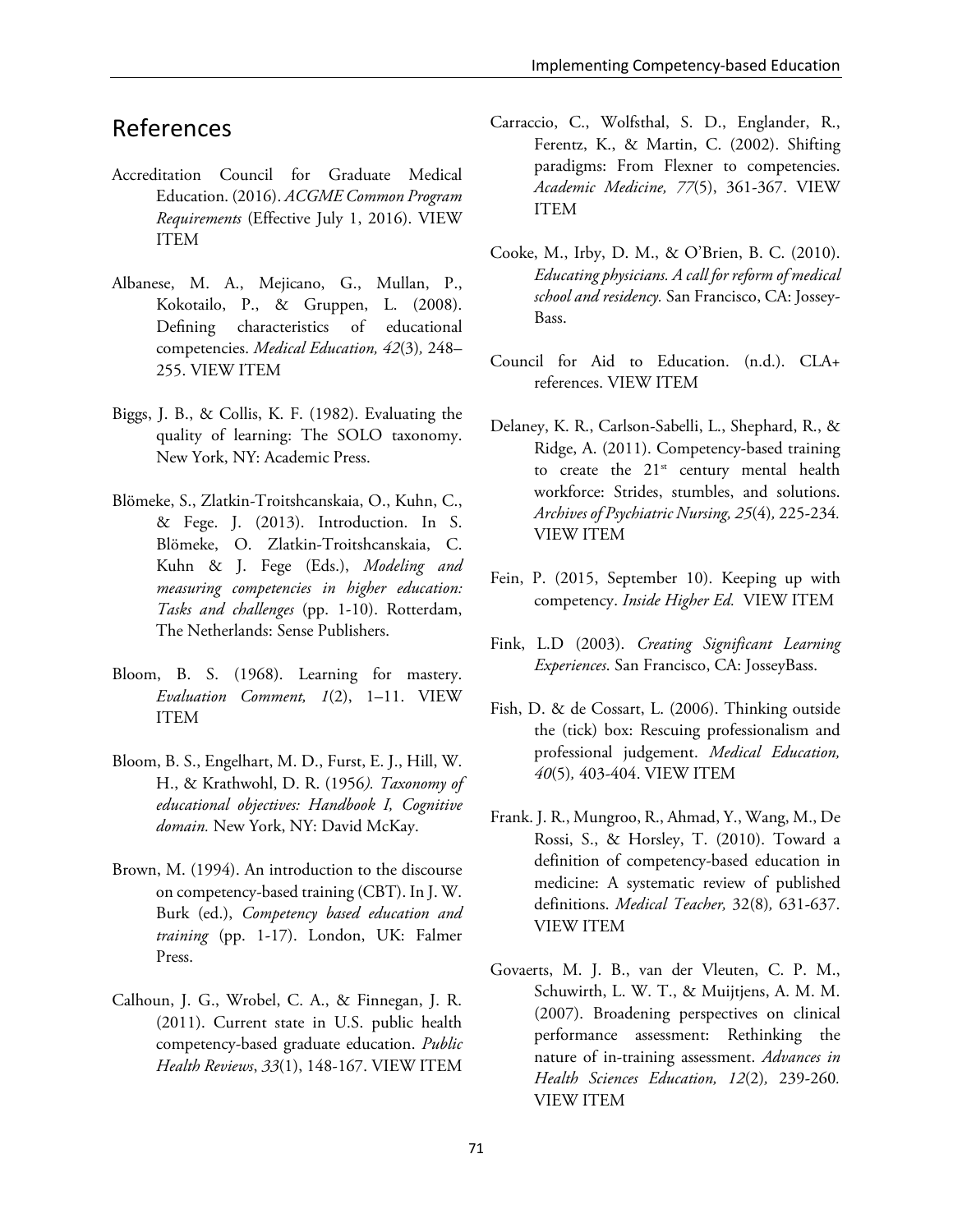- Hodges, B. D. (2010). A Tea-Steeping or i-Doc Model for medical education? *Academic Medicine, 85*(9), S34– S44. [VIEW ITEM](http://dx.doi.org/10.1097/ACM.0b013e3181f12f32)
- Hodges, B. D. (2012). The shifting discourses of competence. In B. D. Hodges & L. Lingard (Eds.), *The question of competence* (pp.14-41). Ithaca, NY: Cornell University Press.
- Iobst, W. F., Sherbino, J., Cate, O. T., Richardson, D. L., Dath, D., Swing, S. R, Harris, P., … Frank, J. R. (2010). Competency-based medical education in postgraduate medical education. *Medical Teacher*, *32*(8)*,* 651-656. [VIEW ITEM](http://dx.doi.org/10.3109/0142159X.2010.500709)
- Kraiger, K., Ford, J. K., & Salas, E. (1993). Application of cognitive, skill-based, and affective theories of learning outcomes to new methods of training evaluation. *Journal of Applied Psychology, 78(2)*, 311-328. [VIEW](http://dx.doi.org/10.1037/0021-9010.78.2.311)  [ITEM](http://dx.doi.org/10.1037/0021-9010.78.2.311)
- Krathwohl, D. R. (2002). A revision of Bloom's Taxonomy: An overview. *Theory into Practice, 41(4),* 212-218. [VIEW ITEM](http://dx.doi.org/10.1207/s15430421tip4104_2)
- Krathwohl, D. R., Bloom, B. S., & Masia, B. B. (1964). *Taxonomy of educational objectives: Handbook II, affective domain.* New York: David McKay Co.
- Long, D. M. (2000). Competency-based residency training: The next advance in graduate medical education. *Academic Medicine*, *75*(12), 1178- 1183. [VIEW ITEM](http://journals.lww.com/academicmedicine/Abstract/2000/12000/Competency_based_Residency_Training__The_Next.9.aspx)
- Lum, G. (1999). Where's the competence in competence-based education and training? *Journal of Philosophy of Education, 33*(3), 403- 418. [VIEW ITEM](http://dx.doi.org/%2010.1111/1467-9752.00145)
- Malone, K., & Supri, S. (2012). A critical time for medical education: The perils of competencebased reform of the curriculum. *Advances in Health Sciences Education*, *17*(2), 241–246. [VIEW ITEM](http://dx.doi.org/10.1007/s10459-010-9247-2)
- McClelland, D. C. (1973). Testing for competence rather than for "intelligence." *American Psychologist*, 1-14. [VIEW ITEM](http://www.therapiebreve.be/documents/mcclelland-1973.pdf)
- Morcke, A. M., Dornan, T., & Eika, B. (2013). Outcome (competency) based education: An exploration of its origins, theoretical basis, and empirical evidence. *Advances in health Sciences Education*, *18*(4)*,* 851-863. [VIEW ITEM](http://dx.doi.org/10.1007/s10459-012-9405-9)
- Pratt, D. D. (1998). *Five perspectives on teaching in adult and higher education.* Malabar, FL: Krieger. [VIEW ITEM](https://eric.ed.gov/?id=ED461013)
- Schilling, J. F., & Koetting, J. R. (2010). Underpinnings of competency-based education. *Athletic Training Education Journal*, *5*(4), 165-169. [VIEW ITEM](http://nataej.org/5.4/ATEJ5-4.pdf#page=14)
- Schuwirth, L. W. T. & Van der Vleuten, C. P. M. (2011). Programmatic assessment: From assessment of learning to assessment for learning. *Medical Teacher*, *33*(6), 478-485. [VIEW ITEM](http://dx.doi.org/10.3109/0142159X.2011.565828)
- Shavelson, R. J. (2013). An approach to testing and modeling competence. In S. Blömeke, O. Zlatkin-Troitshcanskaia, C. Kuhn & J. Fege (Eds.), *Modeling and measuring competencies in higher education: Tasks and challenges* (pp. 29- 43). Rotterdam, The Netherlands: Sense Publishers.
- Shippmann, J. S., Ash, R. A., Batjtsta, M., Carr, L., Eyd, L. D., Hesketh, B., … Sanchez, J. I. (2000). The practice of competency modeling. *Personnel Psychology, 53*(3)*,* 703-740. [VIEW](http://dx.doi.org/%2010.1111/j.1744-6570.2000.tb00220.x)  [ITEM](http://dx.doi.org/%2010.1111/j.1744-6570.2000.tb00220.x)
- Simpson, E. (1971). Educational objectives in the psychomotor domain. In M. B. Kapfer (ed.), *Behavioral objectives in curriculum development* (pp. 60-67). Englewood Cliffs, NJ: Educational Technology Publications.
- Spady, W. G. (1994) Competency-based education: A bandwagon in search of a definition. In J. W.